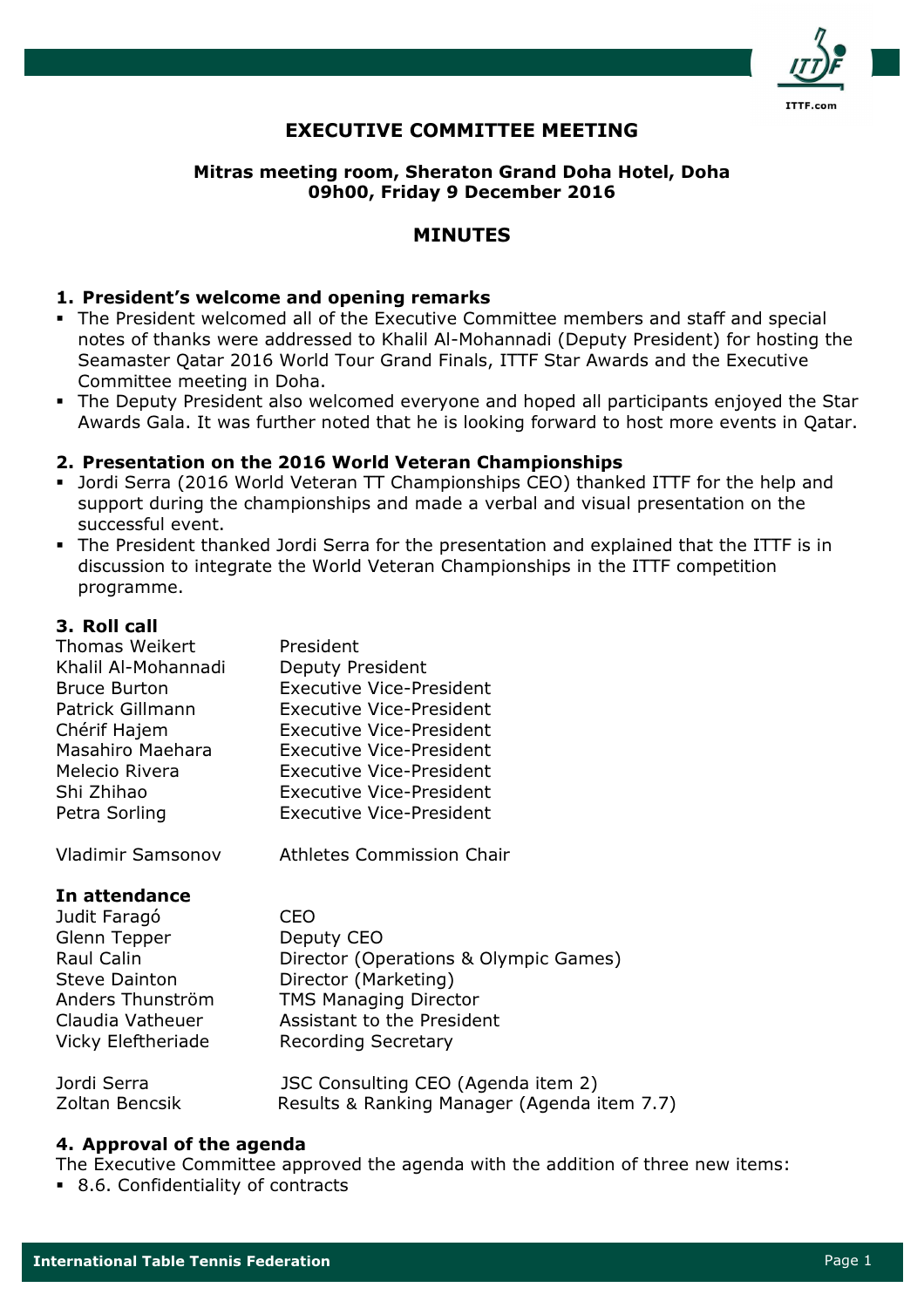

- 13.5. Joola tables at the 2016 WJTTC
- **14.2. Eligibility**

### 5. Minutes

- 5.1. Approval of the minutes of the previous meetings
- The minutes of the meeting on 5 August 2016 were ratified and signed by the President.
- The minutes of the previous meeting (1 October 2016) were approved and signed by the President.
- 5.2. Business arising from the minutes not otherwise covered by the agenda
- There was no further business, not covered by the agenda.
- 5.3. Report and review of tasks from past EC meetings
- As previously decided, an "Action List" will replace the Task List, distributed two weeks after each meeting.
- From the five remaining points on the task list, creation of the Working Group on service rules was in progress; two items regarding equipment will be discussed under Equipment agenda; two points were pending for a long time (constitution review and online platform for URC).

## 6. Operations Program

### 6.1. 2017 AGM and BoD

6.1.1. Timelines and key dates

- First version of timelines related to the 2017 WTTC was distributed, listing key dates for competition management and operation.
- The dates for both meetings (2017 AGM and BoD) are fixed and the notices were already sent out.
- The CEO informed that it was initially proposed to release the WTTC Prospectus on 30 November 2016, but this will be delayed by few days, as not all details are available.
- 6.1.2. Propositions and resolutions from the EC
- The Director (Operations & Olympic Games) has already sent out the call for propositions, to which a form is attached, in order to receive proposals in a uniform and proper format, for easier integration in the regulation clauses.
- For propositions from the EC an earlier deadline will be fixed to allow time for better internal coordination.
- 6.1.3. Merit Awards applications
- The first deadline of 30 November 2016 was extended by one week to receive more applications. At the end 7 applications were verified and evaluated by the Executive Vice President in charge and by the Nominations Committee Chair with the conclusion that four persons met the criteria:
- There was a discussion if all four should be awarded, or insisting on the EC decision earlier for the Merit Award directives – to select 3 of them and one would receive the next year.
- Finally it was agreed to give the award exceptionally to all who qualified, while maintaining the approved directives.

## 1-EC-12-2016

The Executive Committee resolved to award the Merit Awards at the 2017 AGM to Mr Chan Foong Keong, Mr Philippe Hao Thyn Voon, Mr Olabanji Oladapo and Mr Shahrokh Shahnazi.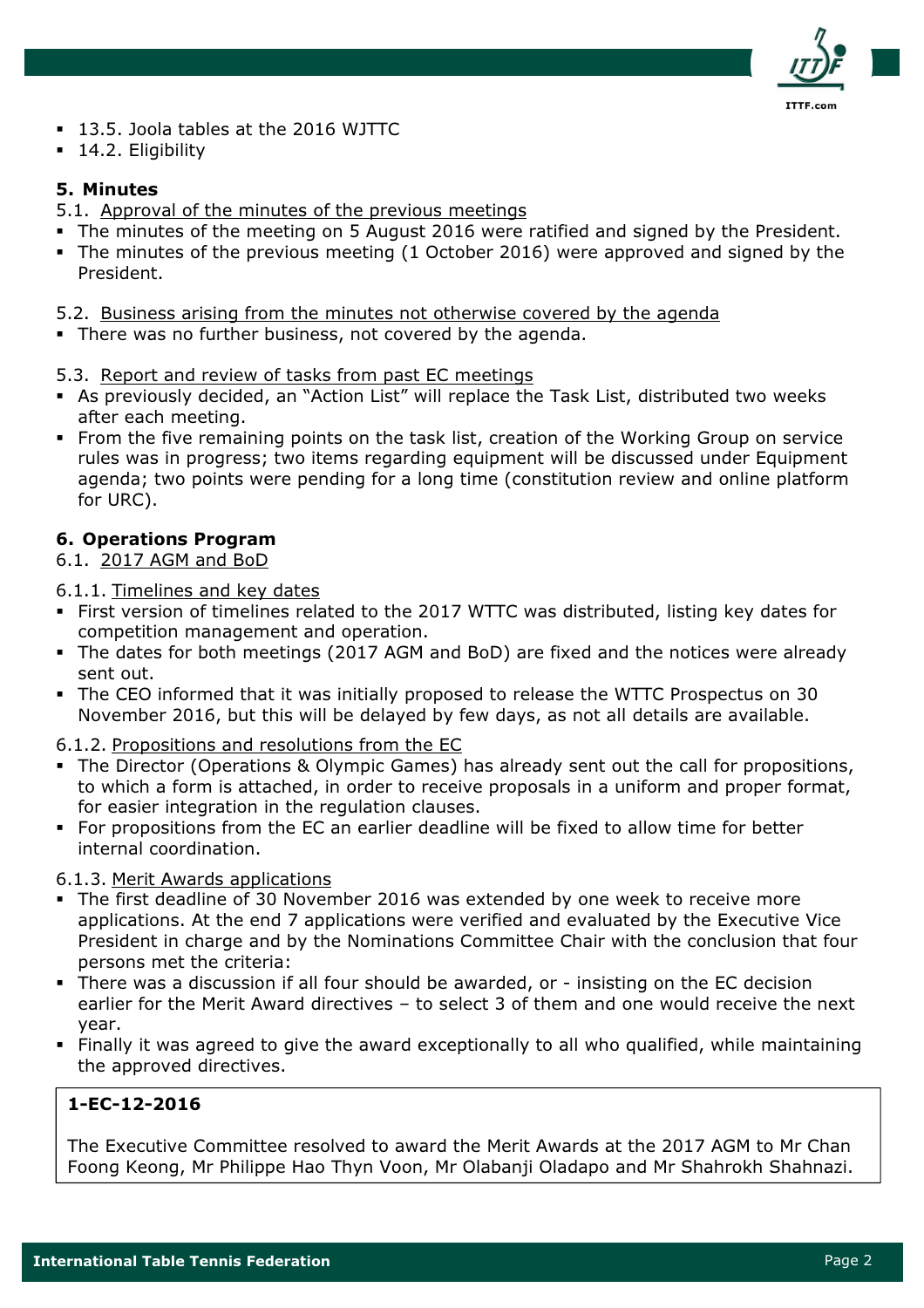

## 6.2. Governance and integrity

### 6.2.1. Code of Ethics and Prevention of Manipulation

 Since the last meeting, the Director (Operations & Olympic Games) submitted the document to the IOC for feedback, which was received. Few EC members and staff also sent suggestions for changes, most of them only cosmetic. The Executive Vice President in charge asked Sara Sutcliffe for final comments, and soon the document will be ready to be sent to the Rules Committee Chair for reviewing the parts affecting the ITTF constitution. A clear timeline has to be followed in order to be on time for submitted the necessary propositions.

### 6.2.2. Terms of Reference for Committees

- The Executive Vice President in charge noted that most of the changes are editorial, except the ToR for the Para TT Committee (present Para TT Division).
- The CEO gave a summary of the main changes:
	- All ToRs: to change all ToRs to clarify that the chairperson is one of the elected members and not additional member, in line with the 2014 BoD decision.
	- **All ToRs:** a question was raised if the Executive Vice President assigned for each Committee should have a voting right in the Committee. Majority of the EC members agreed that the Staff Member, the Executive Vice President in charge and the President and the CEO should not have voting rights. The relevant points in the ToR have to be updated accordingly, adding note of having no voting right.
	- Equipment Committee: the proposal from the committee, suggesting that the chairperson appoints the deputy chairperson, was not accepted, as it would be inconsistent to the appointment of deputy chairpersons for other committees. However it was stated that the deputy is always appointed after consulting with the potential chair.
	- **Veterans Committee:** it was noted that for there will be no increase in number of full members, but the President of the Swaythling Club International will be one of the 6 full members.
	- Para Table Tennis Committee: the Para TT Division will be transformed into a Committee, and the ToR is modified to be in line with all other Committees.
	- Athletes Commission: it was proposed not to make any other major modification now, instead to make a full review after the 2017 WTTC, but before the election of the new AC in 2018. The only changes made are adding the deputy chairperson position and clarifying that an IOC Athletes' Commission member becomes automatically an additional member of the AC.
	- **Junior Commissioner:** The Junior Commissioner is invited to attend the annual Development, Junior and Continental Council (DJCC) meeting, involving the Continental Presidents or their appointee. The Continental Junior Commissioners will have similar status as continental technical correspondent of the Technical Commissioner.

## 2-EC-12-2016

The Executive Committee resolved to approve the updated Terms of Reference for the ITTF committees with the proposed changes, and requested the Director of Operations to publish them in connection with the nominations for the ITTF Committees for 2017-2019.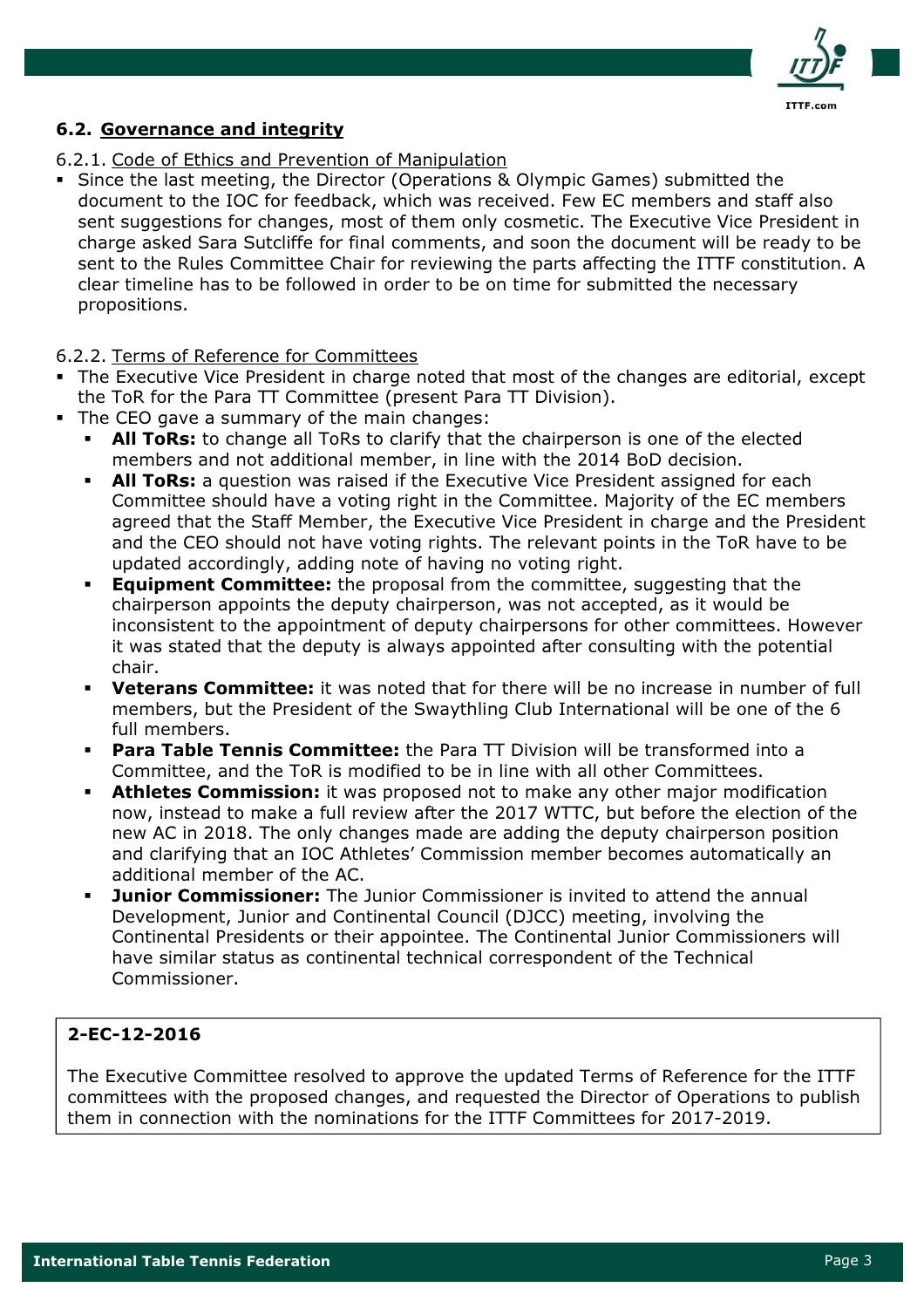

## 6.2.3. Consent form for players

- It was requested by the President to create consent form for players to comply with all the ITTF rules, including the anti-doping; to be bound to image and data protection rights, to regulate insurance and arbitration.
- All players have to sign it online through their National Association one time (players in database), or when entered first time for an ITTF sanctioned event (new players). The online system should be in place from January 2017.
- As a next step, all participants (coaches, team leaders, officials) will need to sign the form.
- Each person has to sign once, except minors who need to sign again when they become adults.

## 6.2.4. ASOIF questionnaire

- The summary of the ASOIF Governance Task Force Report from April 2016 was shared with the EC members.
- ASOIF has sent to each member IF a self-assessment questionnaire to conduct a survey.
- The questionnaire has to be returned by end of January 2017.

## 6.3. Handbook 2017

 The Rules Committee finalized the handbook changes in April 2016. Since then, on-line updates were made twice, and the 2017 Handbook has been sent to printer in November. Hard copies will be posted to all National Associations in December.

### 6.4. Membership application – Bahamas

- The President, the Deputy CEO and the Director (Development) met with Bahamas NOC President in Rio, during the Olympic Games. They have now formed their National Association, with their first course pending and equipment on the way. All documentation for ITTF memberships was provided to the EC and unanimously approved to be submitted to the 2017 AGM for final approval.
- It was further noted that Bahamas requested to be member of North America due to their geography.
- Excluding Bahamas only three countries are remaining to have every country on Earth as an ITTF member:
- **Eritrea:** was already approved at the previous EC meeting to be submitted to the 2017 AGM.
- **Cape Verde:** there was a meeting with them as well in Rio. The Director (Development) will lead the first course in January. Equipment is on the way. An ITTF membership application is expected to be submitted for the 2017 AGM.
- Guinea Bissau: there was a meeting with them as well in Rio, ongoing communication.
- It was noted that we should perhaps consider changing the 6-month membership notice, as it's rarely implemented and has no real reason nowadays.

## 3-EC-12-2016

The Executive Committee endorsed the application of Bahamas for ITTF membership to be presented to the 2017 AGM for approval to be the 224<sup>th</sup> member of the ITTF.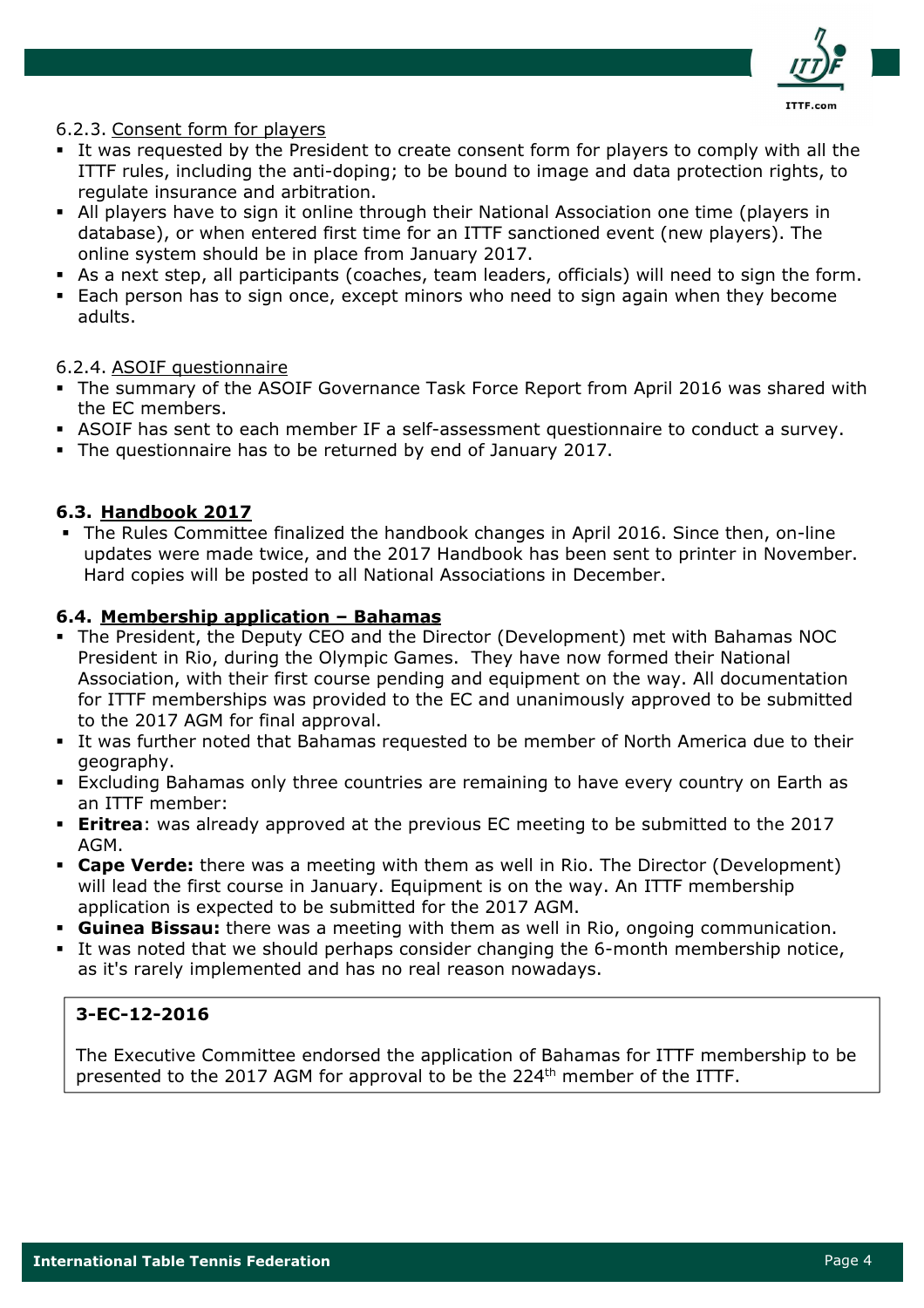

### 6.5. Membership recognition issues

The following membership recognition issues were reported:

- Nepal: in May an election was scheduled and there were two disputed reports about it. The NOC and Sport Ministry decided to call a second election on 14 November 2016, which the second party declined to attend. The current President was finally re-elected and the NOC and Sport Ministry have informed the ITTF officially about the results, which are considered as official. The second party informed that they would take this case to the Supreme Court.
- **Uganda:** the current President had a 4-year mandate up to October 4, 2016. On 1 October 2016 a meeting was held and it was voted to extend the mandate until January 2017, when the new election is scheduled, which the opposition group objected. A further update will be given in January 2017.
- **Comoros:** the President stepped down and a new election was held. The NOC did not yet confirm, informing that the election was held without their notification, and was arranged by Government Ministry. There will be further follow up and an update when available.
- **Kuwait:** a query was made about hosting a self-funded ITTF-PTT L1 Coach Education course in Kuwait. It was agreed that the course could go ahead being self-funded.

## 6.6. Update on ITTF Head Office

- It was announced the ITTF Head Office will move to a 216 m2 office space in the new building of the "Maison du Sport International (MSI)", with the construction to be ready for 1 April 2018. Among other benefits, it will be important to have more interaction with other IFs.
- The ITTF will rent out the current office space and keep only some storage space. It was noted that the financial conditions were checked and approved by the President and Executive Vice President in charge of finance. A first estimation is that it will be more profitable for ITTF to rent out the current office space and to move to MSI.
- All services are included in the annual rent of CHF 103,500 and some incentives were given (i.e. 3 months free rent) in return of signing a 5-year rental contract.

## 4-EC-12-2016

The Executive Committee resolved to approve moving the ITTF Head Office to the Maison du Sport International as of April 2018 and same time renting out the current office space at the ITTF building.

## 7. Competition Program

### 7.1. Future Events Working Group update

- The Executive Vice President in charge submitted the draft report from Deloitte (external consultant company hired for the project) with a brief summary. It was reported that Deloitte's extensive study was delivered just before the EC meeting, and that it is important to know the financial implications of the future event structure for better evaluations.
- The EVP in charge asked the EC to extend his and the Working Group mandate to continue the work and suggested to make an economic feasibility study before making the final recommendation. Deloitte gave a quote of USD 42'500 to complete this task.
- Most of the EC members was in favour of completing the project, as it is in the middle of the process. Even if Deloitte's final recommendation will not be fully followed by the ITTF, the study can serve as a useful tool to find the optimal event model for the ITTF.
- One of the Executive Vice Presidents noted that our federation is big and the sport is universal, and reading the report, he disagreed to see the tendency to reduce the number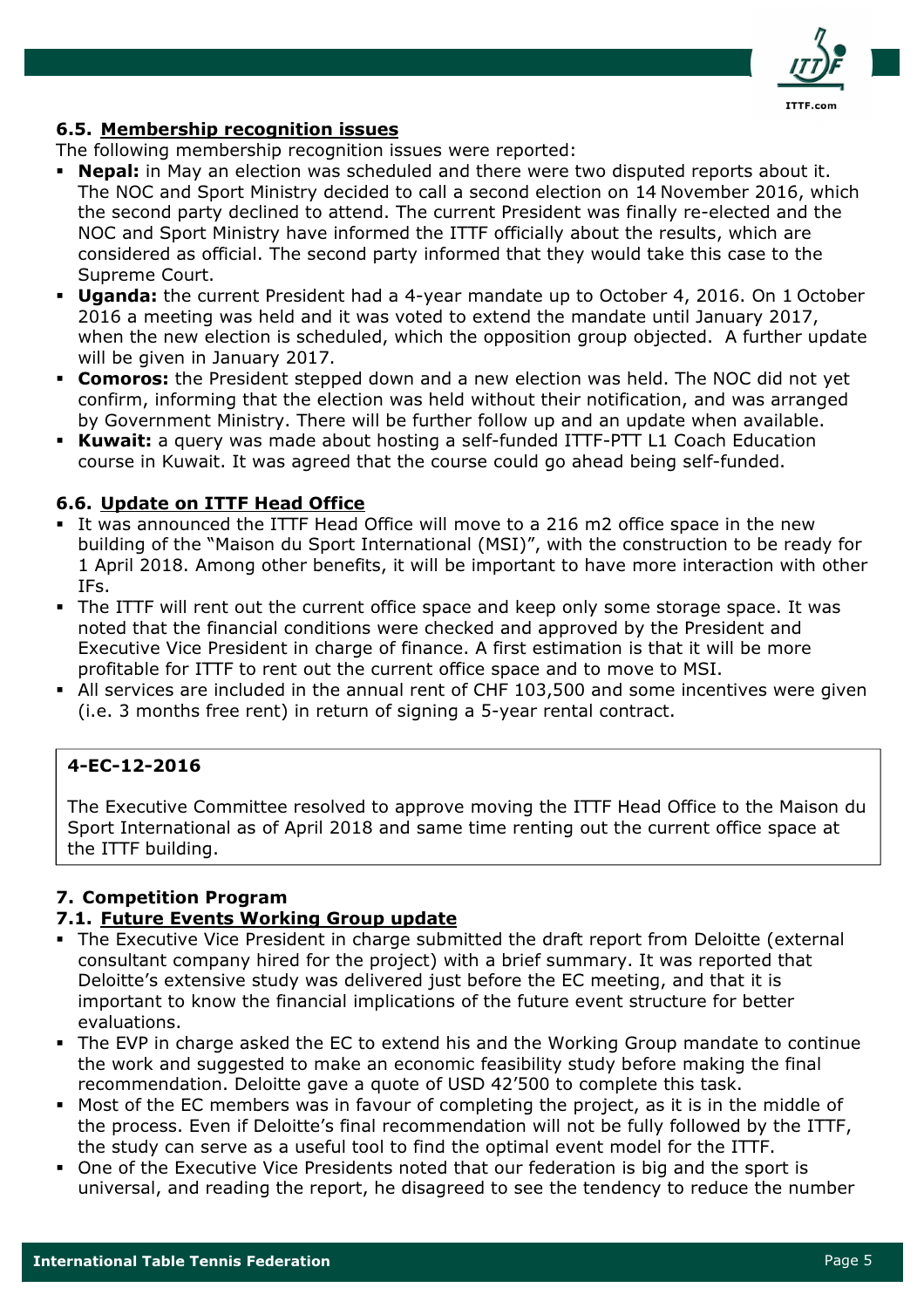

of participants at WTTC. In his opinion the African members will not support this option and strongly suggested to let the AGM to decide on this topic.

- The President explained and considered very important to communicate clearly that there was no final decision made on the competition structure, and that the Working Group has to give proposal to the EC, who will then make a proposition to the BoD. The BoD will make the final decision on any competition structure change beyond 2020 only.
- The only decision made was the one of the BoD in 2016 to have 72 men and 72 women teams at the 2018 World Championships, and the Working Group was in agreement with it.
- The only decision pending for the 2018 WTTC is how to allocate the 72 spots, to be decided by the 2017 BoD.
- On a discussion about letting any decision about the WTTC numbers to the AGM, it was noted that the AGM only ratifies the work of the BoD and EC confirming if the BoD and the EC have made decisions according to the rules (and not overruling decisions).
- It was repeated that the issue was addressed because the WTTC becoming more and more difficult to organize, and from commercial point of view it needs a change to make it competitive. Very important to keep this work going on, and to prove to Continental Federations the financial potentials. The aim is to increase the marketing income also on continental level. Currently 120-130 NAs participate at the WTTC and 90% of these teams are invisible around the world, not getting TV and media coverage at all.
- Majority of the EC members was in favour to approve the additional budget and to complete the project. The Working Group has to submit their final report to the 2017 BoD, as the WG received the mandate from the BoD.

## 5-EC-12-2016

The Executive Committee resolved (with one abstention) to approve the additional budget of USD 42'500 for an economic feasibility study, necessary for completion of the Future ITTF Events Structure project.

## 6-EC-12-2016

The Executive Committee resolved (with one abstention) to extend the mandate of the Future Event Working Group with the request to submit the final report with recommendations to the 2017 Board of Directors.

## 7.2. New World Ranking system

A detailed presentation was done by Zoltan Bencsik (Results & Ranking Manager), explaining the main principles:

- The new WR system is based on a concept of encouraging players to compete as there are no loss of points when losing matches.
- Only bonus points are awarded for the final position reached at the tournament and according to a point table.
- The new WR system will consider the top 8 results of the last 12-month results, except the ones for Olympic Games and World Championships.
- There will be separate ranking lists for each age category.
- Discussion took place on:
- The late cancellation policy hopefully will help to avoid last minute withdrawals.
- In regards to the special seeding in case of injury, the considered period might change after the tests.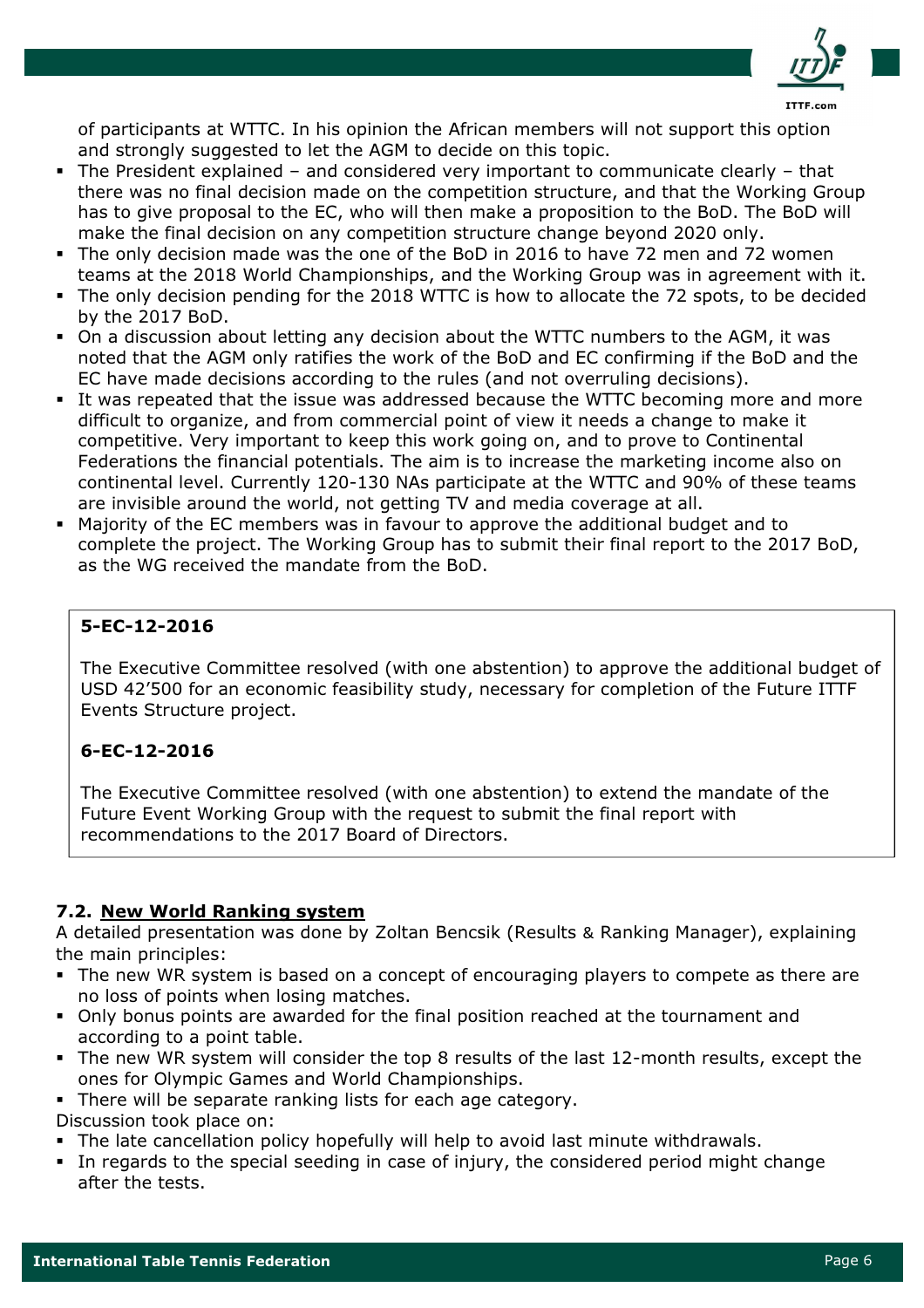

- Pregnancy will be treated the same way as injury policy with the wording to be adjusted. The special seeding in case of injury will be immediately withdrawn in case the player takes place in any other events.
- It should be discussed further if a doctor certificate is requested in case of injury, and how the injuries can be justified and controlled (ITTF doctor?).
- The Athletes Commission Chair requested that ITTF should be 100% sure that the system is working before implemented.
- It was suggested that the new WR system is implemented on 1 January 2018, with potential adjustments, based on the feedback received in the next 6 months.

# 7-EC-12-2016

The Executive Committee resolved to approve the basic principles of the new World Ranking system proposed by the World Ranking Working Group, with due date to become effective 1 January 2018. The Executive Committee reserves the right for adjustments, based on comments received in the next 6 months. The new ranking will be run and published in 2017 parallel with the official ranking as a test.

## 7.3. 2016 World Cadet Challenge and World Junior Championships

Report was submitted on both events by the Executive Vice President in charge, evaluating them as successful tournaments.

The Executive Vice President in charge, reported about the Junior Commissioner meeting few days before the EC meeting, and presented a list of recommendations to the EC for discussion and approval. There was an agreement that it was difficult to give consideration to the points submitted during the meeting, without studying them before, and that not all these proposals have to be referred to the EC, for instance those related to sport specific technical details.

Proposals for the World Cadet Challenge:

- Change the hotel requirements from 4 stars to acceptable level: the EC agreed with the removal of the 4 stars hotel requirement and instead adding to the Directives: "the official hotel has to be approved by the Competition Manager".
- Number of umpires Tables  $x + 2 + 4$ : the EC agreed that the specific event Directives can regulate it differently from the Directives for Match Officials.
- Increasing the Mixed Doubles pairs from 16 to 32: the EC approved.
- Two inspection visits before the WCC should include a  $1<sup>st</sup>$  visit 8-12 months in advance of the WCC and a  $2<sup>nd</sup>$  visit 2-4 months in advance and CM arriving 3 days before the Training Camp: no need for EC decision, it has to be coordinated internally with the programme staff in charge, though the EC supported the idea.
- Streaming service to replace the TV Production: the EC agreed with the replacement, and requested the Singapore office to explore the ITTF taking over the streaming service from the organisers to make it at same level at all junior events.
- Fixed ITTF contribution payment of USD 75 000: has to be specified and agreed once all organisational conditions are clarified after the proposed changes.
- WCC bids decision by the EC instead of the BoD: the reason is that bids are sometimes late, and no time to wait for BoD meeting, sometimes organisers are targeted instead of bidding process. The EC approved to send this proposition to the 2017 BoD.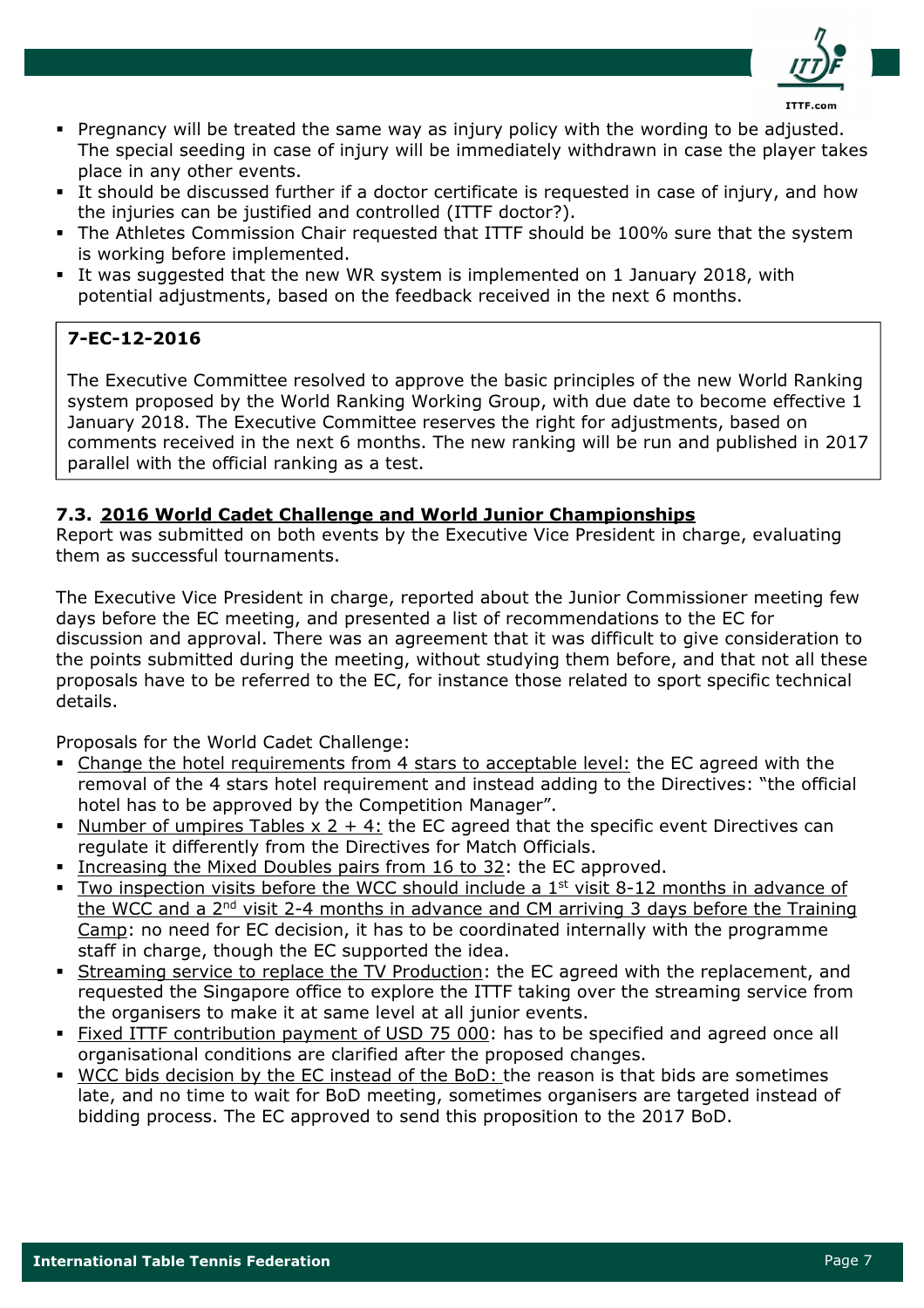

Proposals for the World Junior Championships:

- Change the hotel requirements from 4 stars to acceptable level: the EC agreed with the removal of the 4 stars hotel requirement and instead adding to the Directives: "the official hotel has to be approved by the Competition Manager".
- Junior Commission meeting and 3 nights free hospitality for Continental Junior Commissioners are removed, and responsibility given to DCC with the Continental Presidents or their representatives at DJCC: the EC approved with the right to have the Continental Junior Commissioners attending the second half of the DJCC meeting at their cost.
- Review of system of qualification:
	- a) Reducing to 16 teams (instead of 20) as follows: Asia 3, Europe 3, Africa 2, Pan-America 3 (2+1), Oceania 1, Host 1, WR 3, but with max. 5 teams per continent (excluding the host team) and all qualifiers must participate in the continental qualifications.

b) If 16 teams, WJTTC Singles: 80 (instead of 96) with 64 from teams + 16 WR The EC confirmed that there has to be a formal proposal from the Junior Commissioner to the BoD, to be jointly proposed with the EC, if agreed when the EC review the propositions at its next meeting.

- Streaming service to replace TV Production: the EC agreed with the replacement, and requested the Singapore office to explore the ITTF taking over the streaming service from the organisers to make it at same level at all junior events.
- $\bullet$  (Only if 20 teams remains) Number of umpires Tables x 2 + 4: the EC agreed that the specific event Directives can regulate it differently from the Directives for Match Officials.
- **2** Inspection visits before the WJTTC should include a  $1<sup>st</sup>$  visit 8-12 months in advance of the WC and a 2nd visit 2-4 months in advance and CM arriving 3 days before the event: no need for EC decision, it has to be coordinated internally with the programme staff in charge, though the EC supported the idea.

Proposal for the Global Junior Program:

- Full-time GJC Program Manager to be requested: the EC agrees in principle that there should be one dedicated staff and a solution will be sought internally.
- The EVP in charge suggested to review the scholarship system for the SCI-ITTF Fair Play Award at the World Junior Championships.

## 8-EC-12-2016

The Executive Committee resolved to approve and referred the Junior Commissioner's recommendations as listed above.

## 7.4. LIEBHERR 2017 World Championships update

7.4.1. Coordination visit report

- A coordination visit was held on 4 and 5 October 2016 in Dusseldorf by an 8-member delegation led by the Deputy President. Organizers were represented by DTTB, TMG and the Event Venue Management, the cooperation during the visit was excellent.
- The venue is brand new with excellent facilities. There will be two halls for competitions and one for practice, plus lot of meeting rooms, all under one roof.
- A concern was expressed regarding visa application: because of the stricter rules inside Schengen area, there will be no deadline for visa applications. Instead, the organizers encourage all participants to apply for the visa as soon as possible, and the online entry system will therefore open earlier than usual.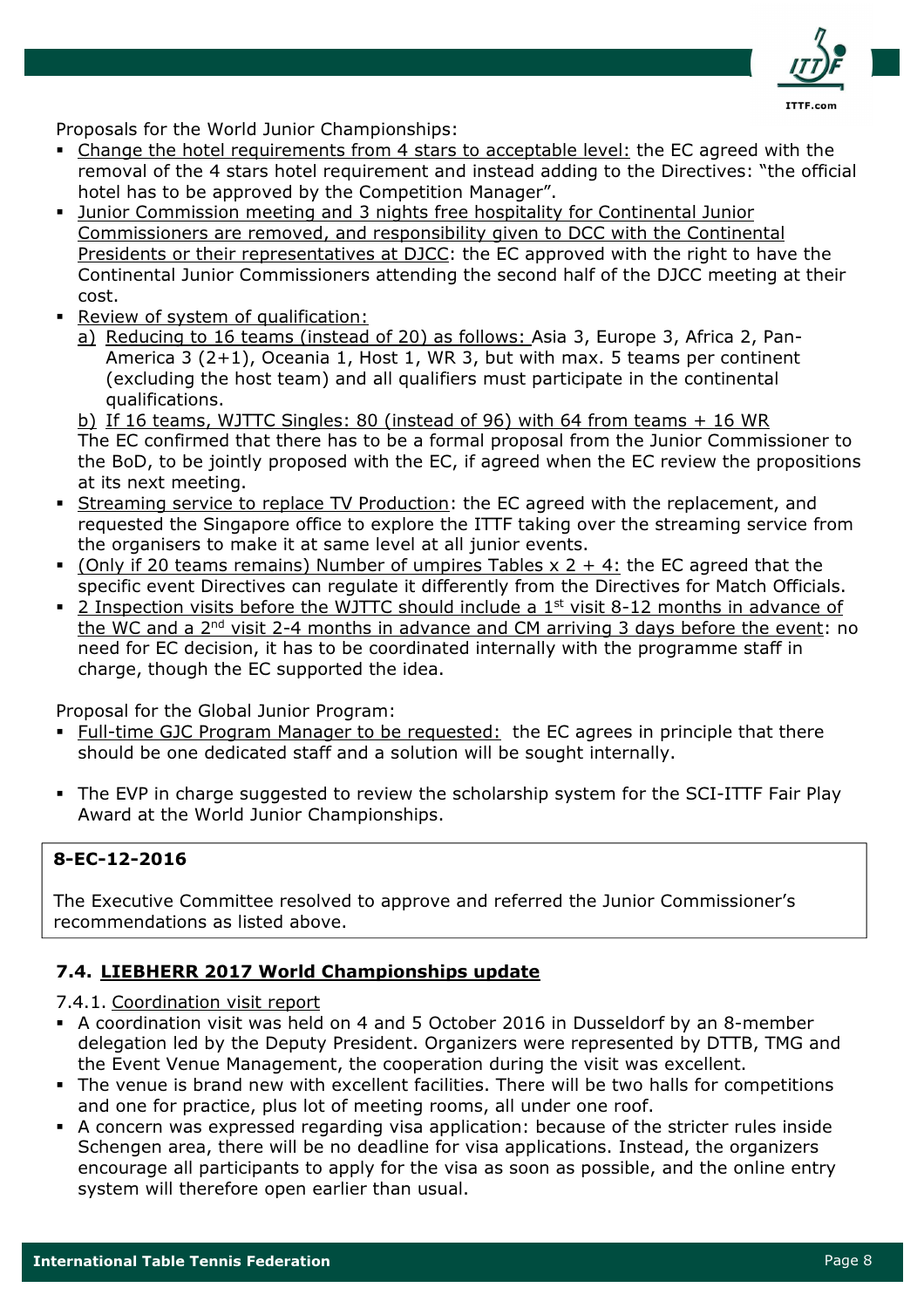

- The hotels are of good standards, and the ITTF hotel is in the city centre.
- It was noted that the organizers promised to take into consideration the Ramadan which is during the WTTC.

## 7.5. 2017 ITTF World Tour and ITTF Challenge

### 7.5.1. Main changes

- Discussion on the new concept of the ITTF World Tour started in September 2015, when the EC entrusted few officials and staff in charge of World Tour to deal with it.
- The main changes document included in the EC support documents was already sent out to the organizers during the bidding process.
- The Athletes Commission Chair requested if possible to reverse the decision of 4 days Main Draw to 3 days Main Draw for several reasons. The Marketing Director noted that the work was done as a group, involving AC representative, and that was the final conclusion of the group to provide better sport presentation by adding one day to the Main Draw in World Tour.
- The Athletes Commission Chair requested to increase the minimum prize money requirements, at least for the WT. The Marketing Director noted that hopefully ITTF will find new overall title sponsor and also in the new WT structure more sponsorship rights are released to the organizers, so on long term it should result in increasing the prize money.
- It was noted that in the overall ITTF budget the marketing income is spent on the competition programme, therefore if marketing income increases, then there could be an increase in prize money.
- In reply to the Athletes Commission Chair's inquiry about the players' services, it was noted that it is added as new Annex to the 2017 WT Directives.

## 7.5.2. Final calendar

- The 2017 World Tour and Challenge calendar and official documents were published in November.
- In 2017 there will be 12 World Tour events (6 WT Platinum, 6 WT) and 11 Challenge events as a separate Series and not connected to the World Tour, overall offering USD 2.66 million prize money.

## 9-EC-12-2016

The Executive Committee resolved to ratify the 2017 World Tour and Challenge calendar, prize money and main changes document.

### 7.5.3. Multi balls (use of multiple balls for competitions)

- Since Rio 2016 Olympic Games ITTF receives proposals to play matches with multiple balls, instead of spending "dead" time by picking up balls. It was suggested to try at the World Tour events by equipment manufacturers and also by Competition programme staff.
- It was confirmed that several National Leagues already has this rule without issues, the implementation only depends on the quality and quantity of balls.
- The Director of Competition was requested to coordinate the implementation of the experiment on the 2017 World Tour and Challenge.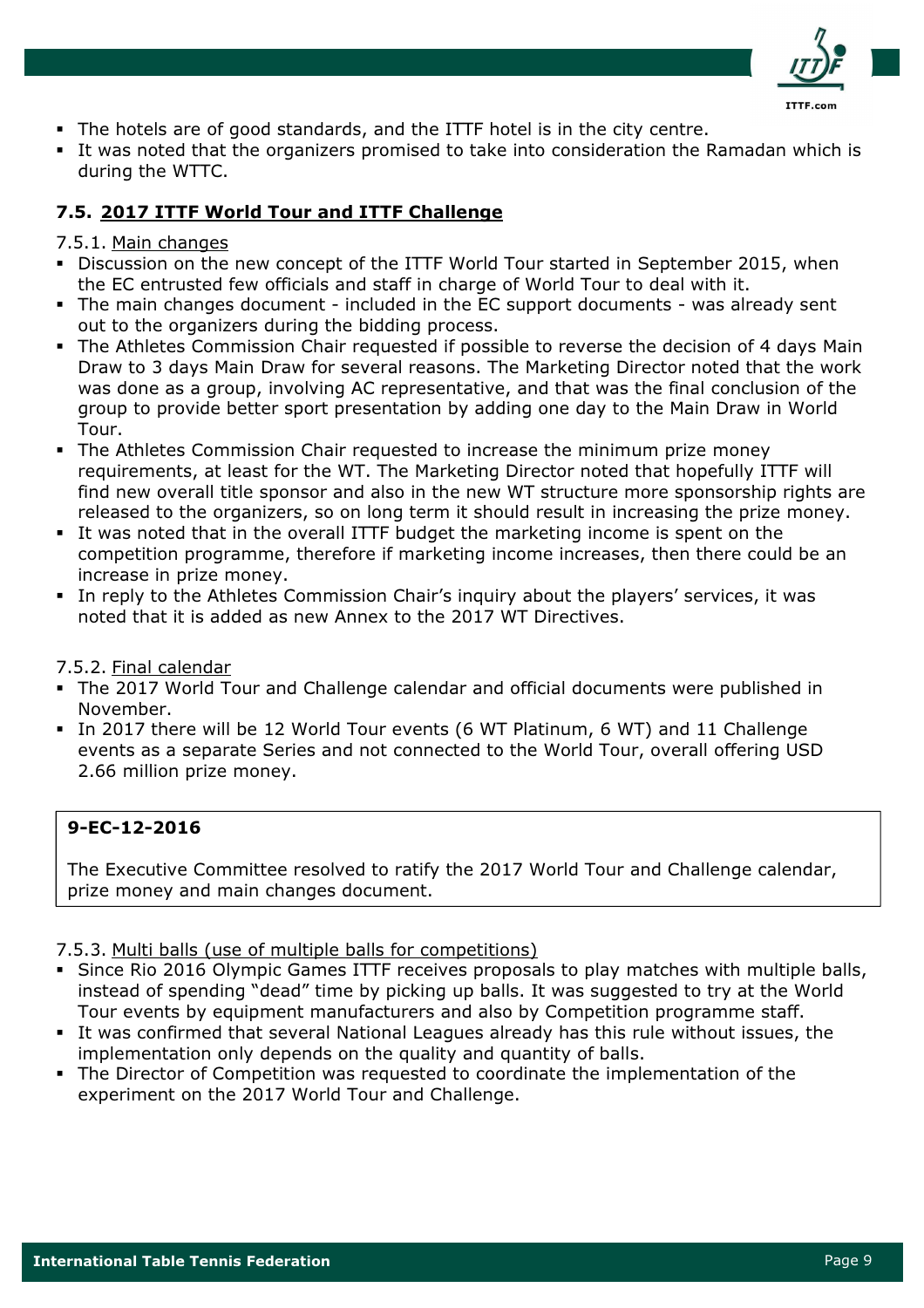

## 7.6. World Cup

## 7.6.1. Substitution policy

 "4.6 Substitutions after the entry closing date shall be decided by the ITTF" needs a clarification on the World Cup qualification and playing system document that for such cases there is no requirement to participate in the Continental Cup. The Director of Competition was requested to update the document accordingly.

### 7.6.2. 2018 Men's and Women's World Cup

- Three bids were received for the 2018 Men's World Cup: Brazil (Rio de Janeiro), France (Paris) and Germany (no city specified).
- An inspection visit took place in Disneyland with positive evaluation report, the venue transformation costs raised as the only concern. Otherwise the French TTF's bid was very attractive, popular destination with comfortable transport and hospitality conditions. There will be a basketball match in the venue in February 2017, and could be checked in operation.
- The Director of Operations & Olympic Games was requested to check with IOC if Paris as 2024 Olympic Games candidate city – is entitled to be nominated as host city of a world title event in the bidding period.
- Germany hosted the event twice in the last 3 years.
- One of the major sponsors has a preference for European or Asian location.
- It was noted that Competition and Marketing staff considers Disneyland (Paris) as a good potential.

## 10-EC-12-2016

The Executive Committee resolved to allocate the organization of the LIEBHERR 2018 Men's World Cup to the French TTF in Disneyland/Paris, pending a confirmation if IOC approval is needed for Paris as a 2024 Olympic Games Candidate City.

## 8. Marketing and Promotion Program

### 8.1. Marketing update

- Two sponsorship agreements were recently concluded:
	- DHS as the ball supplier for the 2018 Youth Olympic Games
	- Go Daddy (internet company) signed contract on 7 December 2016 to be a major sponsor for the Seamaster Qatar 2016 World Tour Grand Finals.

## 8.2. ITTF-TMS – transfer implementation

- It was noted that transfer of rights has been done with each partner, all sponsors are aware about the changes and have no objection to it. Three companies requested to receive original transfer of rights agreement, so execution takes more time.
- The TMS Managing Director confirmed that TMS has followed the contractual agreement and informed all companies in time. He also noted that he discussed in Budapest the transition with the ITTF CEO and ITTF Marketing Director to be ready to start from 2017.

## 8.3. Star-Awards Gala 2016, 90<sup>th</sup> ITTF anniversary

- The Marketing Director noted that the Seamaster Qatar 2016 Star Awards were probably the best so far, with really good cooperation with QTTA. The Star Awards is a nice event and has grown beyond the imagination since this initiative first started.
- It was noted that EC members received comments from some sponsors, stating that reaching this level in only four years is quite a good achievement.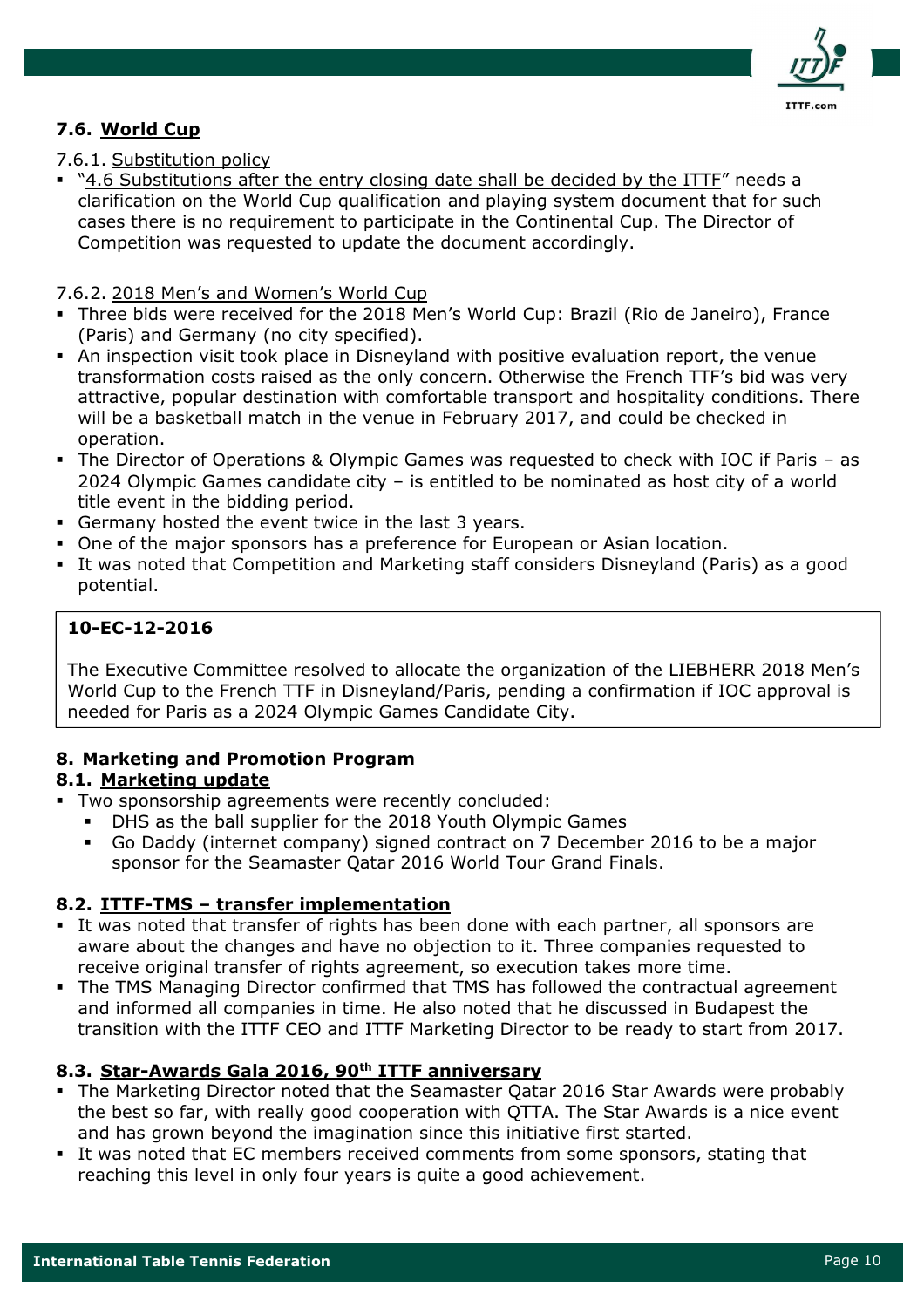

### 8.4. New web-site

 The Marketing Director noted that the new website is almost fully running and in the next period few problems are expected to occur and improvements will be done, but overall we are slowly getting a decent website.

## 8.5. TTX – urban table tennis

- TTX was launched in Rio, during the Olympic Games. It was a soft launch to announce that this is coming and in the meantime there has been work on equipment, mainly the racket and ball.
- The process of equipment is that some specifications were defined about racket and balls and feedback was requested by manufacturers, through an online survey.
- TTX is the chance to take the ITTF to the mass of people.

## 8.6. Confidentiality of contracts

- The TMS Managing Director explained that most of the commercial contracts, transferred from TMS to ITTF, have a clause about confidentiality and it is vitally important that ITTF establishes policy and practice to respect it.
- TMS Managing Director received a complaint from one of the main sponsors, that confidential figures were published in an article, that is why it had to be brought up on EC level.
- The President and the CEO will follow up the specific case with the sponsor.

### 9. Development, Education & Training Program

### 9.1. World Cadet Challenge films

 A Hopes and Education films were planned for WCC. Unfortunately Joachim Davy was unavailable. A chance connection was made with an Italian company, and so the opportunity was taken to create two WCC videos (3 minutes and 5 minutes), as in 14 years there has not been a film produced about the WCC, as well as the originally planned Hopes Video and Education videos

### 9.2. DETPO and CASO staff positions

- DETPO (Development and Education & Training Projects Officer): Three halftime positions were advertised-Development Projects Officer (DPO), Education & Training Projects Officer (ETPO) and Coach Accreditation Scheme Officer. Finally two part time positions were combined to one full time position, DETPO. Daniela Gomes was hired halftime from 1 October 2016, and will be full time from 1 January 2017.
- CASO: The appointment of this position is delayed with negotiations ongoing with several online education companies.

### 9.3. International Training Center Network

 It was noted that the International Training Centre call will be advertised before the end of the year to offer the opportunity for new centers to join the network, while existing ITC's will be verified by their annual reporting.

### 9.4. Olympic Solidarity – 2017-2020

- The DET Department has made a lot of effort in educating National Associations how to benefit from the Olympic Solidarity funds. Over 1.6 million dollars has been successfully applied for through various programs such as Technical Courses, Developing a National Sports Structure, Scholarships for Coaches, Scholarships for Athletes and innovative "With the Future in Mind" scholarship program.
- Refugee Athlete Support is a new project that goes well with our new initiative for Refugees.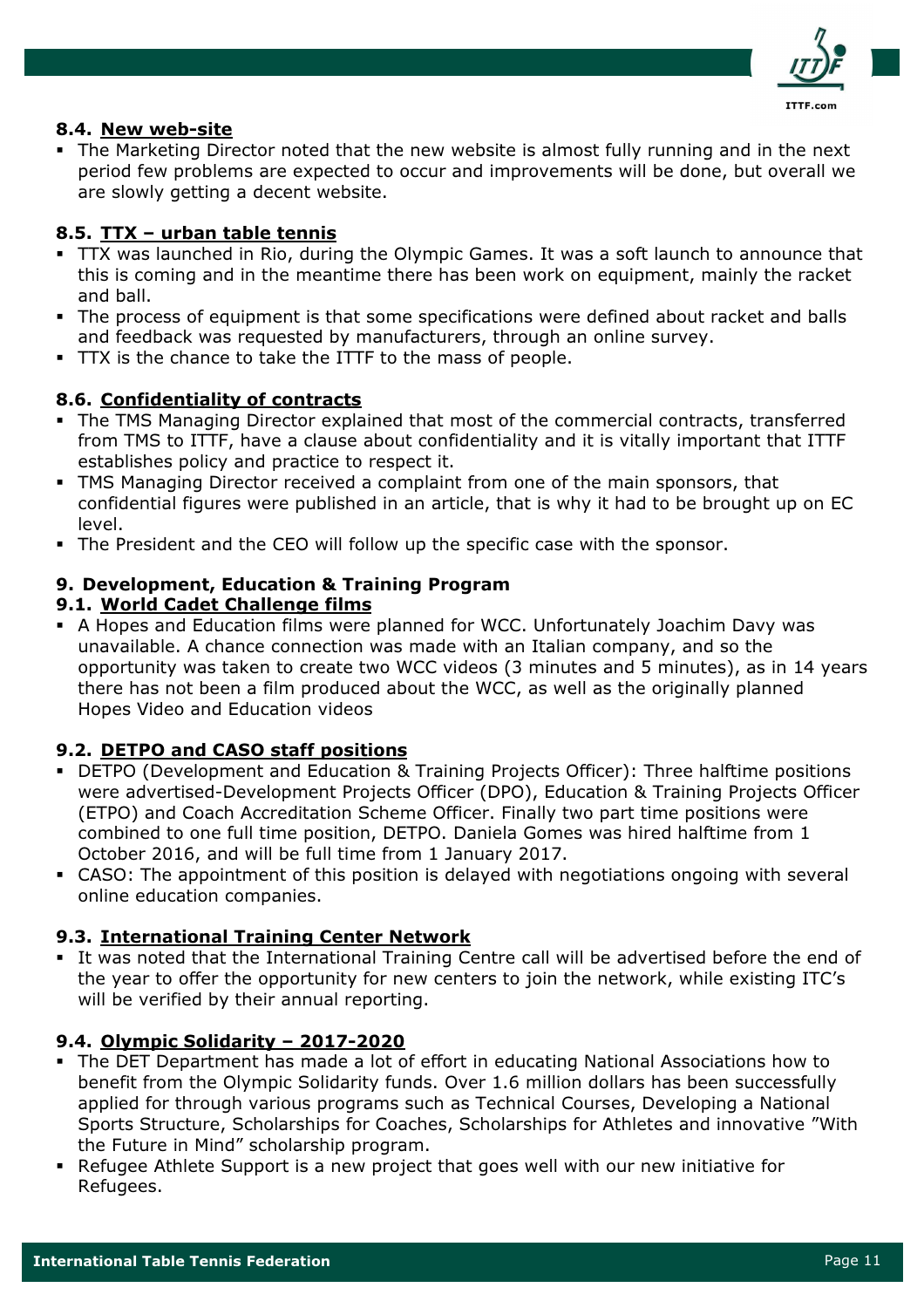

 Athlete Career Transition is another new project very much in line with ITTF plans as well, as Vladimir Samsonov and Zoran Primorac were recently trained by IOC to lead such courses. There are plans to have the first Athlete Career Program during the 2017 Qatar Open.

## 9.5. Peace and Sport Award

- Peace and Sport Award World Table Tennis Day awarded as "Best Peace Initiative": This is the second time ITTF won the Peace and Sport Award.
- International Sports Movies and TV Awards (FICTS): ITTF documentary about launching of "Table Tennis for NepALL" awarded with the "Mention d'Honneur" award. This was third time ITTF have been recognized at these awards.
- The President noted that Peace and Sport was a big recognition with the presence of royalty, heads of state, sponsors, marketing people etc. Many of other nominees' videos included activities with table tennis.
- The Marketing Director noted that such awards are important and there is a project going on with Jonny Cowan, on how to benefit from such achievements to attract more sponsors.

## 10. Professional Staff update

- Habiba Besic became mother on 11 November 2016 and will therefore be on maternity leave for 5 months. Finally, instead of finding solution in-house, a new staff was hired halftime to take over some of her duties, Silvia Bernhard, graduated AISTS student, located in Lausanne. Swiss citizen (speaks English, French and Chinese beside the native German).
- The contract with the Equipment and Assigned Competition Manager, Vicky Eleftheriade was extended for 2 more years.
- The contract with the Anti-Doping Manager, Francoise Dagouret was also extended for 1 more year.
- In regards to taking over the TMS Staff to ITTF, final negotiations with the Marketing Director (partly TMS staff) and Business Development Manager (TMS Staff) will take place in December.

## 11. Athletes' Commission report

- A report was submitted by the Athletes Commission Chair, as included in the agenda documents.
- In regards to the DHS balls, the AC Chair initiated to have another meeting with DHS on what can be done to produce better balls, because most of the events are played with these balls. The President noted that ITTF has discussed with all ball manufacturers several times, but will talk with DHS once more during the Seamaster Qatar 2016 WTGF.
- In regards to the complaints about the WWC:
	- Draw: The AC Chair confirmed that the Marketing Director has already explained the situation and everything is clear. It was further noted that the draw was not done late, on the contrary it took place few minutes after the last group match. It was just a special situation that the playing schedule did not allow any other option than splitting the Round of 16 matches into two days.
		- Transport: Transport indeed did not work very well, especially on the first days, but it was also the first time that Uber was used as a transport system.
		- Double rooms: The Competition Manager informed that there were no complaints received on site and that some NAs requested double rooms for players and/or players/coaches, so perhaps the players were not informed by their NA.
- The AC Chair was requested to follow up complaints from events with the CM involved, before reporting for avoidance of misunderstandings. The AC Chair confirmed that he will do that in the future.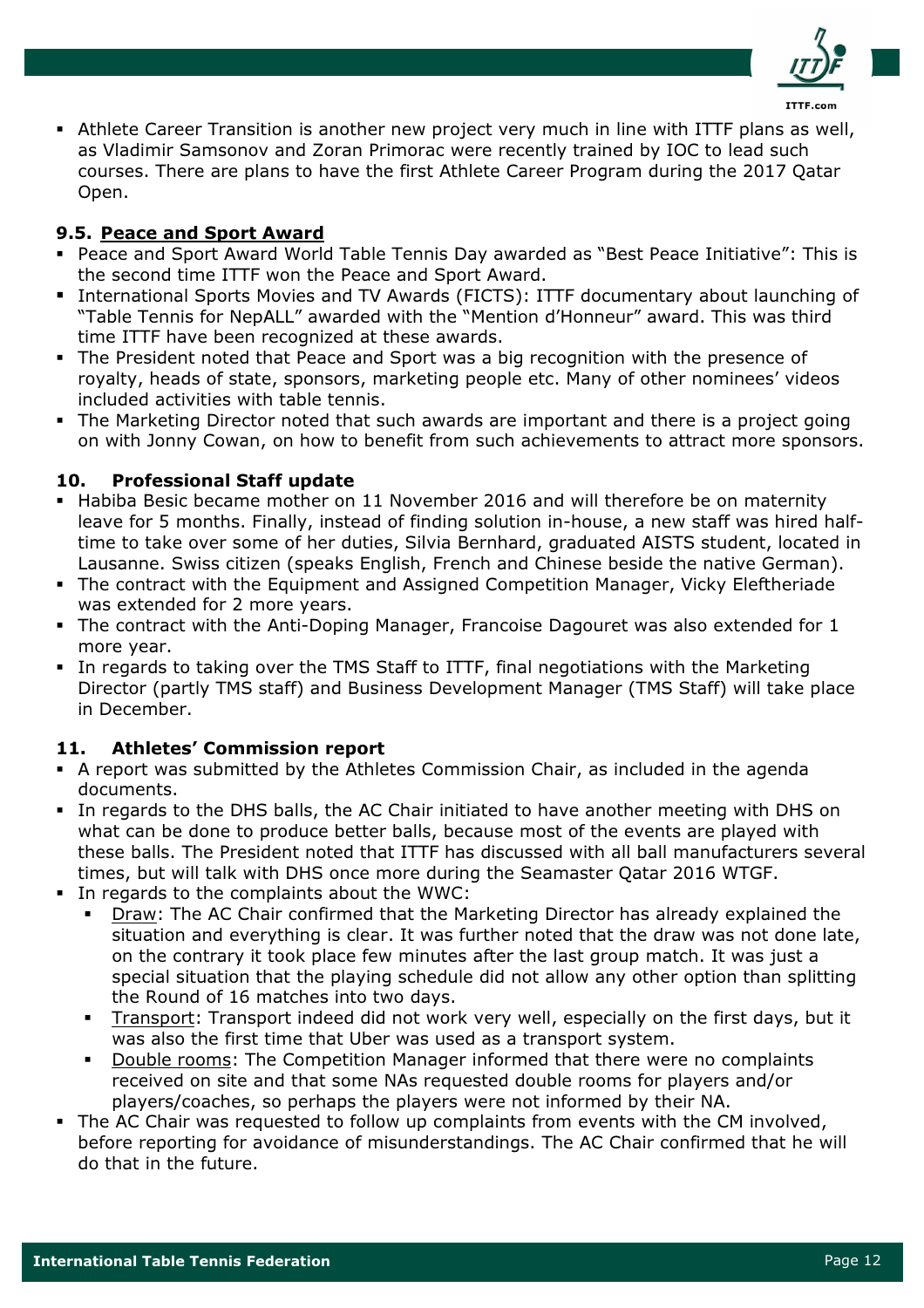

## 12. Anti-doping

12.1.1. Testing plan for 2017

 The Testing plan for 2017 was submitted to the EC with more focus on out-of-competition control (60% of the total tests).

## 11-EC-12-2016

The Executive Committee resolved to approve the ITTF Anti-doping Testing Plan as proposed by the Anti-Doping Manager.

#### 12.1.2. Doping Hearing Panel

 Five persons we contacted with the request to confirm their acceptance to be members of the ITTF Doping Hearing Panel (DHP), after their agreement the composition of the DHP was approved (3 medical experts, 2 legal experts): Dr Alaa Meshref from Egypt Dr Miguel Angel Gallo from Spain Prof Damir Sekulic from Croatia Mr Pierre Ketterer from Switzerland Ms Sara Sutcliffe from England

## 12-EC-12-2016

The Executive Committee resolved to approve the composition of the ITTF Doping Hearing Panel of 5 persons:

Dr Alaa Meshref, Dr Miguel Angel Gallo, Prof. Damir Sekulic, Mr Pierre Ketterer, Ms Sara Sutcliffe.

### 12.1.3. International Level Athletes in Para TT

The proposition to modify the International Level Athletes definition in Para Table Tennis in Chapter 5 was necessary to be in line with the practice, as according to the present wording sometimes more players should have been considered as IL Athletes than the total number of ranked athletes.

## 13-EC-12-2016

The Executive Committee resolved to agree modifying the International Level Athletes definition in Para Table Tennis in Chapter 5, and operating the anti-doping activity accordingly, with official ratification of the modified definition expected by the 2017 BoD.

## 13. Equipment

### 13.1. Plastic ball update

 The President reported that he had two meetings with FIT, one in Budapest and one in Frankfurt. FIT wanted to stop the use of celluloid balls immediately at every level.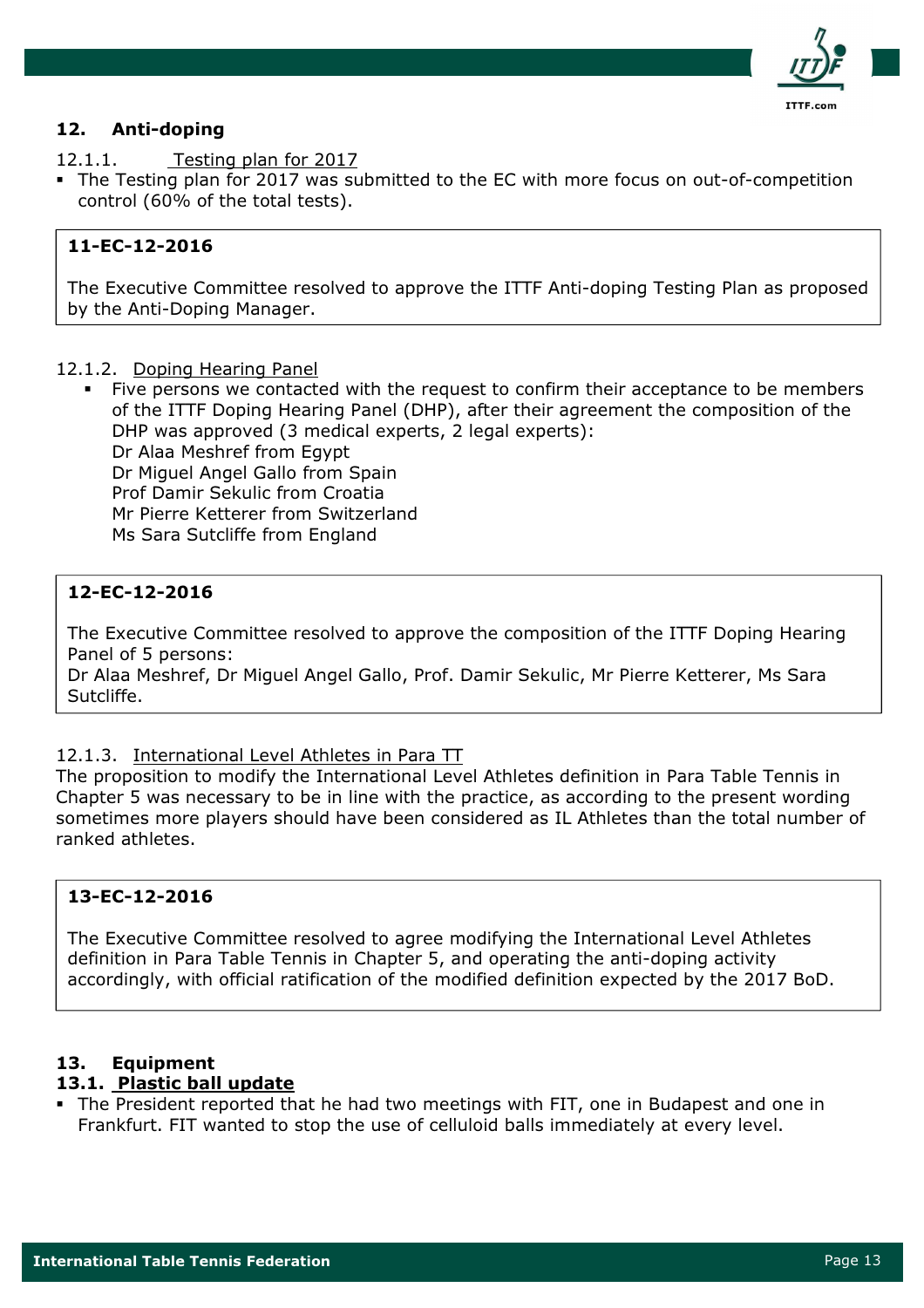

## 13.2. Approval and testing fees

 The approval and testing fees were approved until 2016 and the Equipment Manager informed that the recommendation is to maintain the fees for 2017 as well, when a new revision can be made, following the intention of adding some more tests but also perhaps changing the approval concept.

## 13.3. Research on CoF (coefficient of friction)

- The EC was concerned about the budget request from the Equipment Committee.
- The first equipment project is directly linked to a passed proposition, for which already initial studies were made for the costs of EUR 10.000, and it would make sense finalizing this project.
- For the second project (on ball properties) it was requested to be checked with the Equipment Committee whether the project will cost more if done later and separately to the first project, as at the moment the budgets are restricted.

## 14-EC-12-2016

The EC resolved to approve the budget for the project on the CoF of tables (EUR 17.500) and delayed the project about balls (EUR 25.000) to a later date if it can be realized with the same budget and separately from the first project.

## 13.4. Net height project

 It was noted that the quotations received were of relatively high costs and the ITTF CEO is in contact with the Swiss TTA, who offered his help find a university environment if needed. In the meantime Equipment Committee and Sports Science & Medical Committee will be requested to look into a possible research methods.

## 13.5. Joola tables at the 2016 WJTTC

 The ITTF President explained that the tables used at the WJTTC were not ITTF approved, and had some safety problems and just informed the EC that the Equipment Committee member in charge of tables is in contact with the company. A new update will be given later if a solution is not found.

## 14. Any other business

### 14.1. Next EC meeting and meeting planning

 It was noted that the next EC Meeting is planned to take place on 11 March 2016, in Dubai by invitation from Falcon & Associates.

### 14.2. Eligibility

- It was noted that this item should have been included in the agenda, but somehow missed.
- It was agreed that Bruce Burton (as EVP in charge of eligibility) and Khalil Al-Mohannadi (as proposer), together with the Rules Committee Chair, the CEO and the Results & Ranking Manager, will work on a proposal to have more simple and uniform eligibility rules.
- The Director (Operations and Olympic Games) has presented the models other sports follow and was requested to share this table with the group.

### 14.3. 2018 World Cadet Challenge

 Masahiro Maehara informed the EC that Japan TTA wishes to host the 2018 World Cadet Challenge. It was noted that the applications will go out soon.